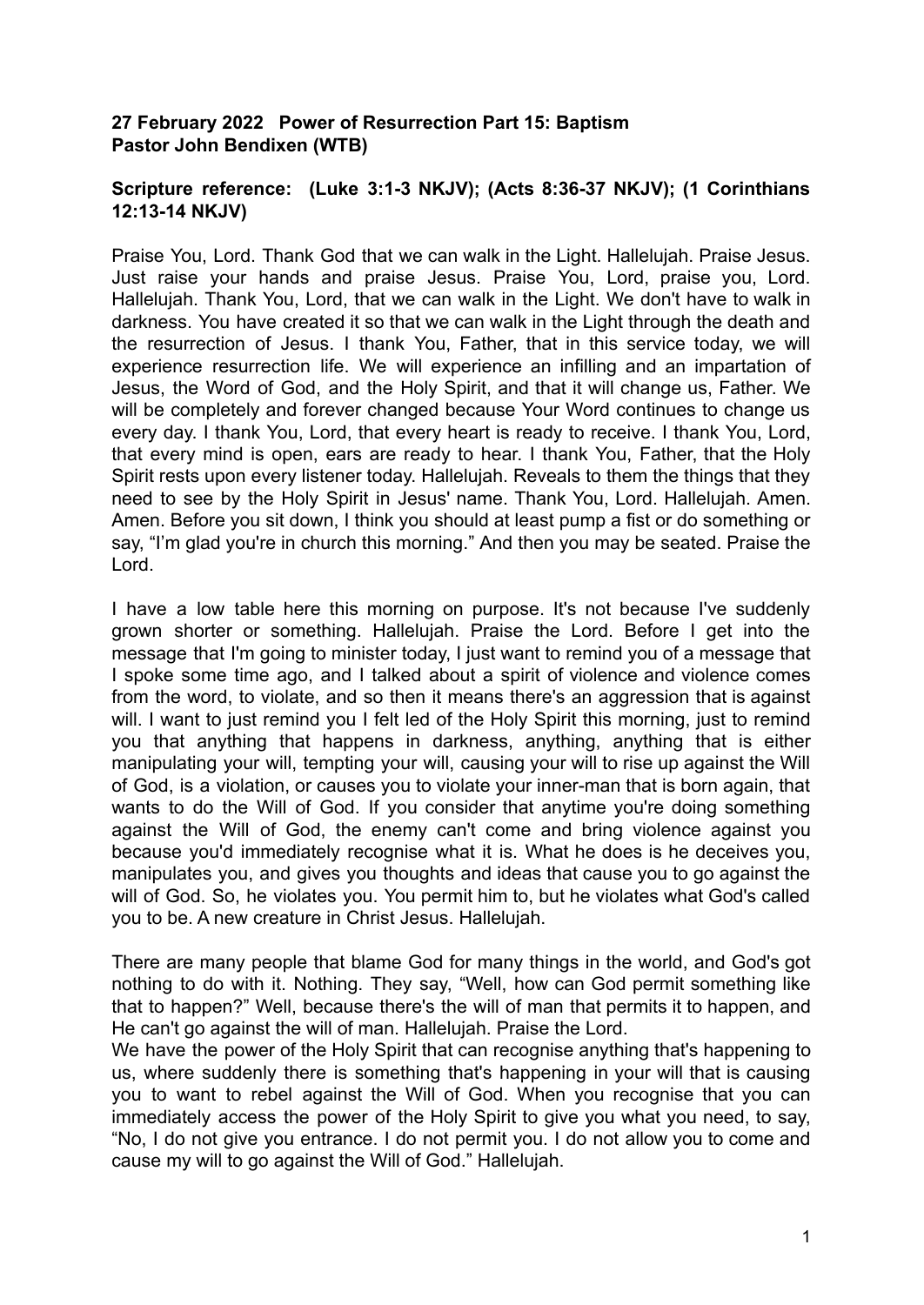Grace is not the lack of punishment when you sin, or grace is not the ability to sin without consequence. Grace is the power of God to say "No," to anything that raises its will against the will of God. That's what grace is. It is power available to you. It's power available to you. Hallelujah. That's something really wonderful to think about, you know. Hallelujah.

We're doing a water baptism today. We're going to be doing water baptism for a couple of weeks. It's a very powerful basic principle in the Word of God. People ask me many times if you're baptised once, can you get baptised again? The answer is yes. Even though you baptise in water, and you identify with the death and the resurrection of Jesus Christ, as a condition of faith in your heart, you can exercise that condition of faith in your heart again. I would say this; if you do it more than once, then the second time is a circumcision of the heart. I'm not going to preach on this. I have preached this and taught us in *Basic Foundations,* but baptism is about a circumcision of the heart. It's about a change of your life, and it's about devotion and a commitment to God. And if you get baptised the second time, then what you're saying is, "Lord, I continue to recognise that Your power is working in my life, circumcising my heart, making a devotion available" Hallelujah.

There are churches that have split over this doctrine of baptism. Do you know that? You know that the churches have split because once some churches believe you baptise in the name of the Father, the Son, and the Holy Spirit, one time. Then there are some churches—they believe you baptise in the name of Jesus, in the name of the Father, and in the name of the Holy Spirit, you have to do it three times. You have denominations, whole denominations that have been created because of this. Truly, truly.

If anybody wants to say, well, you know, "Where do you get the doctrine that you can be baptised more than once?" I would like to say to you, "Where do you get a doctrine that says you only have to be baptised once?" Is it just a tradition of men? Is it the way it's always been done in the church? I have found oftentimes that when people have—the first time they get baptised is very often close to after they got saved and so it's part of being saved, you identify with the death and the resurrection of Jesus, and it's your faith that's exercised in that baptism, and I taught about that last week.

Often, I have found that people, later on, begin to discover what a powerful event that was and that they recognise that they didn't really understand spiritually: what was happening at that time. And so certainly, I know, I wanted to get baptised in water when I was twelve. My father, who was an Assemblies of God preacher, and I was a preacher's kid in the Assemblies of God, certainly believed in baptising in the name of the Father, the Son and the Holy Spirit one time. Really, it doesn't matter to me if there are other churches that want to baptise you three times underwater. I'm happy with that. I'm going to do it once.

Do you know how many times you got to baptise people to do it three times? Every time? This is about the condition of your heart. It's about your devotion to God. It's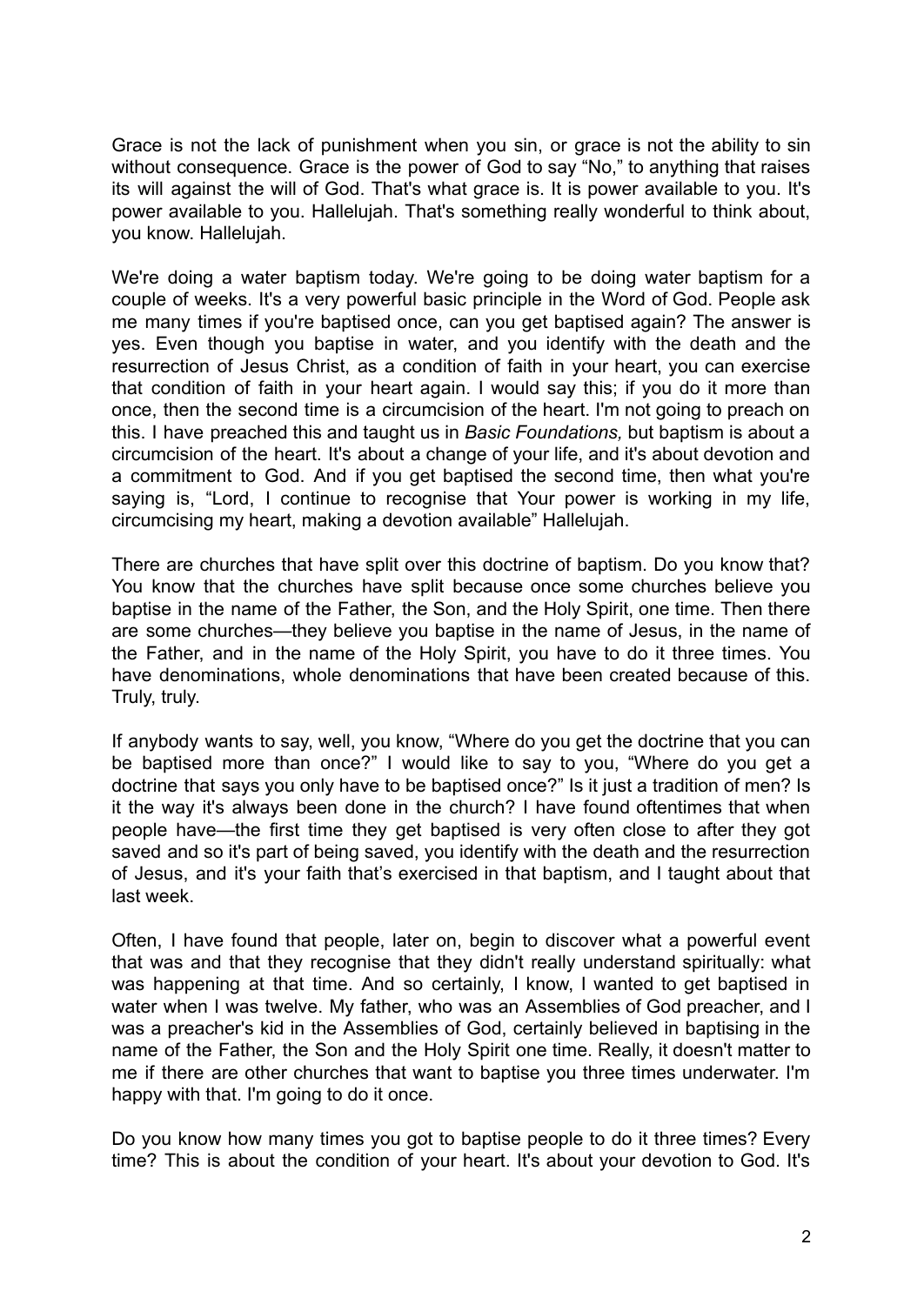about connecting in faith with the Holy Spirit and connecting in the act of salvation and your faith being saved from all the stuff that's darkness, all the stuff that the world has presented to you. Getting baptised in water is an identification, and it's a thing of your heart.

So, why should we? Why should we split churches about stuff like that? If you have a different opinion, and you have a different view of this in the Word of God. I say to you, why don't you go and study the Bible and find out for yourself whether you like what I'm saying, or you don't? Then if you don't like what I'm saying, well, it's fine. Just get baptised once. If you like what I'm saying, then you can get baptised more than once. Hallelujah. If you read it in the Bible, Amen. Hallelujah. Praise Jesus. Praise the Lord.

If you see in Luke chapter three, verse one, I'm going to just draw a few distinctions for you today. John's baptism was, and I'm going to just read it for you because it is just better out of the Word of God. Luke three verse one says, **<sup>1</sup> Now in the fifteenth year of the reign of Tiberius Caesar, Pontius Pilate being governor of Judea, Herod being tetrarch of Galilee, his brother Philip tetrarch of Iturea and the region of Trachonitis, and Lysanias tetrarch of Abilene,** And wow, I don't know why I chose to read all of this, but **<sup>2</sup> while Annas and Caiaphas were high priests, the Word of God came to John the son of Zacharias in the wilderness,** otherwise known as Zechariah **in the wilderness. <sup>3</sup> And he went into all the region around the Jordan, preaching a baptism of repentance for the remission of sins. (Luke 3:1-3 NKJV).**

John the Baptist was not filled with the Holy Spirit. John the Baptist was not born again, but he was called by God to prepare the way for Jesus to come. He was preaching something that would happen that is a ritual of the Old Testament. He came, and He preached it, and he said, "It's an act of repentance, come into the water and be baptised." It's important for us to recognise that we, as a people, when we get baptised, we are not; we are not having the baptism of repentance that John the Baptist had. We already have repented in our heart; we have a repentance of the heart. We have a repentance, where Jesus has come and changed the condition of our heart, and we become a new creature. When you get baptised in water, you are not being baptised under John's repentance or John's baptism. You are being baptised into the death and the resurrection of the Lord Jesus.

The word baptise comes from a Greek word which is called *baptisma*. Well, the Vine's Expository Dictionary of the New Testament words says it like this: *baptism consists of the process of immersion, submersion, and emergence*. This is not a thing of when you're a little child, and you get sprinkled with water. This is a different experience where you're completely immersed, and then you come out of the immersion, which is the submersion; you come out of the water. It is a complete submersion.

What are the requirements of being baptised? The only requirement to be baptised is to have a repentant heart and a living faith in Jesus Christ, the Son of God. So I would like to read Acts, chapter eight, verse 36, which says, **<sup>36</sup>Now as they went**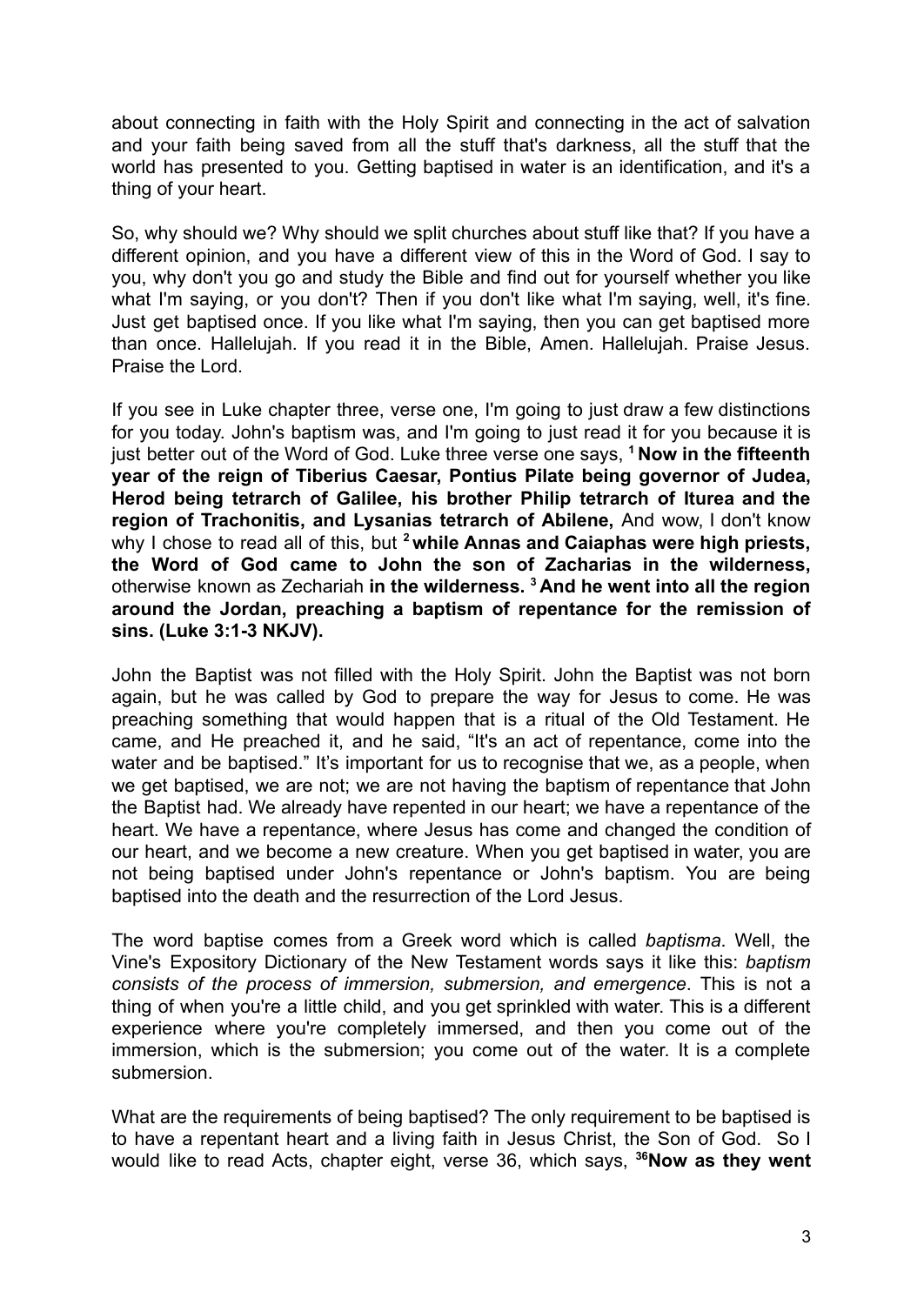**down the road, they came to some water. And the eunuch said, "See,** *here is* **water. What hinders me from being baptized?" <sup>37</sup>Then Philip said, "If you believe with all your heart, you may." And he answered and said, "I believe that Jesus Christ is the Son of God." (Acts 8:36-37 NKJV).**

That's the only qualification to be baptised. *I believe that Jesus Christ is the Son of God.* Hallelujah. We are baptised. When you get born again, you're baptised into the Body of Christ, which means that when you get baptised, when you become a believer, you are automatically immersed into the Body of Christ. I'm going to read first Corinthians chapter 12, verse 13, **<sup>13</sup>For by one Spirit we were all baptized into one body—whether Jews or Greeks, whether slaves or free—and have all been made to drink into one Spirit. <sup>14</sup>For in fact the body is not one member but many. (1 Corinthians 12:13-14 NKJV).**

When you get born again, you are baptised into the body of Christ. I'm just giving you a very broad foundation because there are some other things that I need to do this morning, just to make this whole process real to you. When we talk about Ecclesia, we talk about a ruling governing church, as opposed to a congregation, which is people that congregate together to praise God. Most of the time, when you read about the church in the New Testament, you will read about that the Greek word interpreted is *Ecclesia*. It is not a congregation because God didn't mean for the church to be baptised into the body of Christ, just so that we can identify with other Christians.

He baptised us into Jesus so that we could become one body, and as one body, we could be like Jesus. Becoming like Jesus means that when we walk through life as a Body of Christ united together, following God together, receiving the Word of God together. We become a body where we recognise the gifts, the callings, and all of the things that are in the body; we recognise them. As we recognise the gifts and callings in the body, just as it said there, we're not one, but many members of one body, and I've already preached on this. I said, "Don't dislocate yourself, or don't dismember yourself away from the body of Christ."

Because the minute you do that, you lose authority, you lose power, you lose strength, and God never intended that. In fact, He intended for the body to be so tightly knit and connected together that the body can fully represent Jesus on the earth. That was his intention. And, boy, the New Testament Church and the Apostle Paul was certainly full of authority and governing in the spirit realm. I mean, I'm just going to name a few examples for you, when you're baptised into the body of Christ, into the Ecclesia.

The Apostle Peter goes to pray, and he comes out of prayer, and there's a beggar who's wanting money, and he looks at him. He recognises this is a God moment, and he says, "Money I don't have, but what I have I give to you, in the Name of Jesus, rise up and walk." That was a governing power of authority that was exercised over sickness, over disease, and over all those things. That was a governing authority through Peter and John that were immediately accessible to the disciples.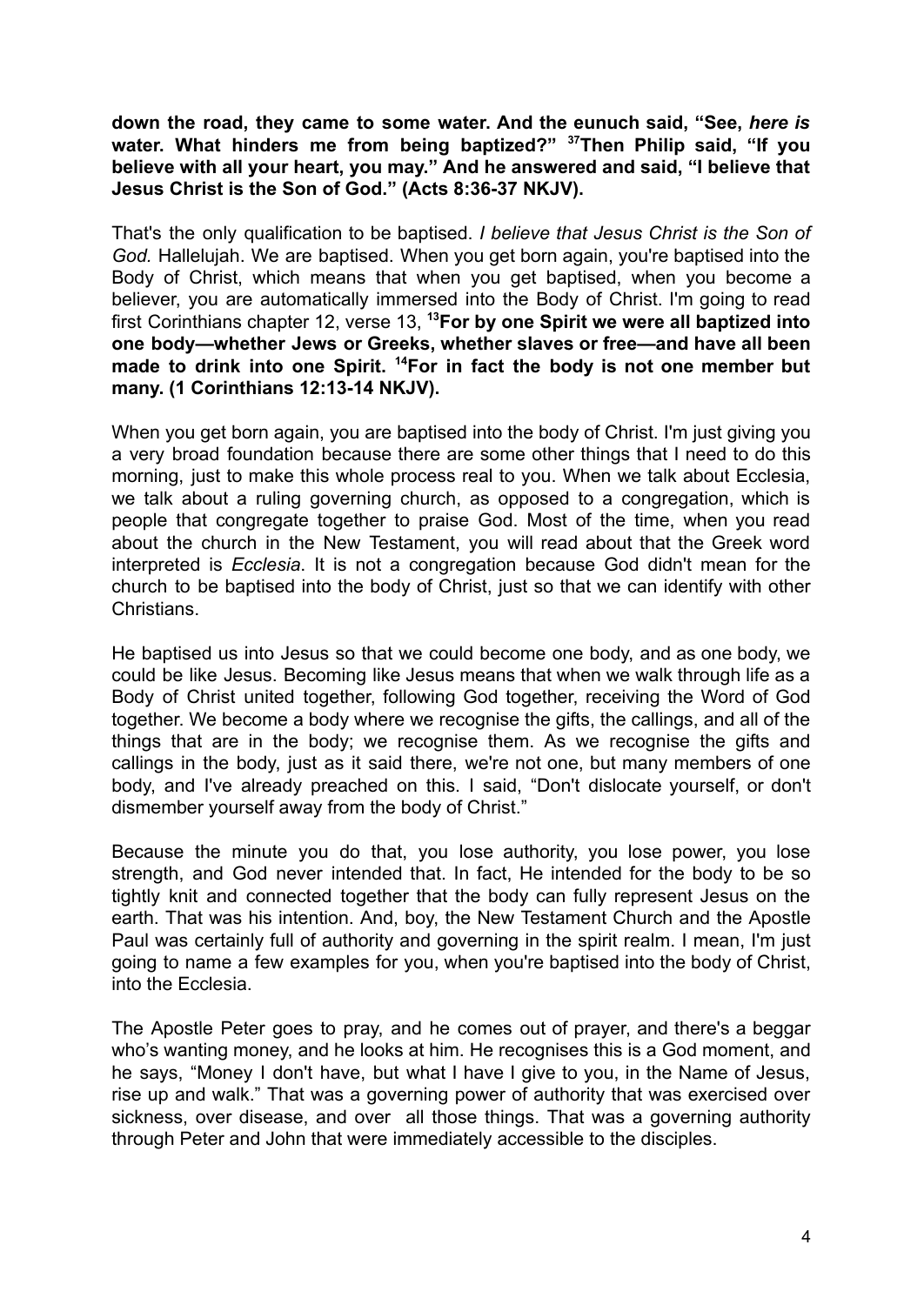It's an amazing thing that Peter is thrown into prison. The church of the Lord Jesus comes together and while they're in prison, the church is praying for Peter and the next minute, he's knocking on the door. What happened? Well, God used their prayers, and the governing rulership of the day, that governing rulership, what it did was, it had Peter in prison, and there was going to be a hearing the next day, and the prayers of the saints caused an angel to come and release Peter out of prison. Come on. This is the power of God working through the church that overrides the government of the day and releases Christians into the order of God.

Peter, the Apostle Peter is in another situation where God begins to move mightily upon the church, the people that were connected and becoming saved. They started to bring their tithes and offerings. They began to bring stuff and place it at the feet of the apostles. Some people had the wrong attitude in the heart. I want you to note that their action wasn't a sinful action, but their heart condition was a sinful condition. Man could not see what was happening on the outside, but the Holy Spirit could see what was going on in the inside. They bring, legitimately, they bring their money to the feet of the Apostles legitimately. Their actions were right. Their heart attitude was wrong. Only the Holy Spirit could see that because their actions were legitimate.

When they come, Ananias and Sapphira when they come and present their offerings to God in front of the feet of the Apostle, the apostle immediately recognises, by the Holy Spirit, because he could never know what actions had taken place privately, what conversations they had privately, what money they had kept privately, but on the outside, they were deceiving the whole church. On the outside, they were deceiving the whole church. On the inside they had an impure motive that was on the outside, deceiving the whole church.

The apostle couldn't see this on the outside, but the Holy Spirit knew what was going on in the heart. The Holy Spirit calls them on it, right then, and so they lie to the apostle in front of all the church. They lie. What happens? They both drop dead because they lied. Hallelujah.

I believe it will stop raining by the time we have to do baptism. So maybe I'll just preach and preach and preach until it stops raining.

The condition of the heart of the people becomes quite important when Ecclesia is functioning. It doesn't matter when there's just a group of people that are gathering together. When you're a congregation, when you're congregating together, when you're just a group of people that come, and they say, "Hi, everybody, how are you doing? I'm a Christian; you're a Christian. What music do you listen to? Did you go to church this morning? How was the service? Lekker. Everything's sweet?" You know, it's a good thing. When you have a congregation, then it doesn't matter really, because everybody just wants to have a glossy surface of Christianity.

When you have an Ecclesia, you have people that are so completely intent on representing Jesus on the earth that they begin to govern in the realm of the spirit. You don't take over the government. Well, I don't see that in the New Testament; I don't see the apostle, any of the apostles doing this. Neither do you see Apostle Paul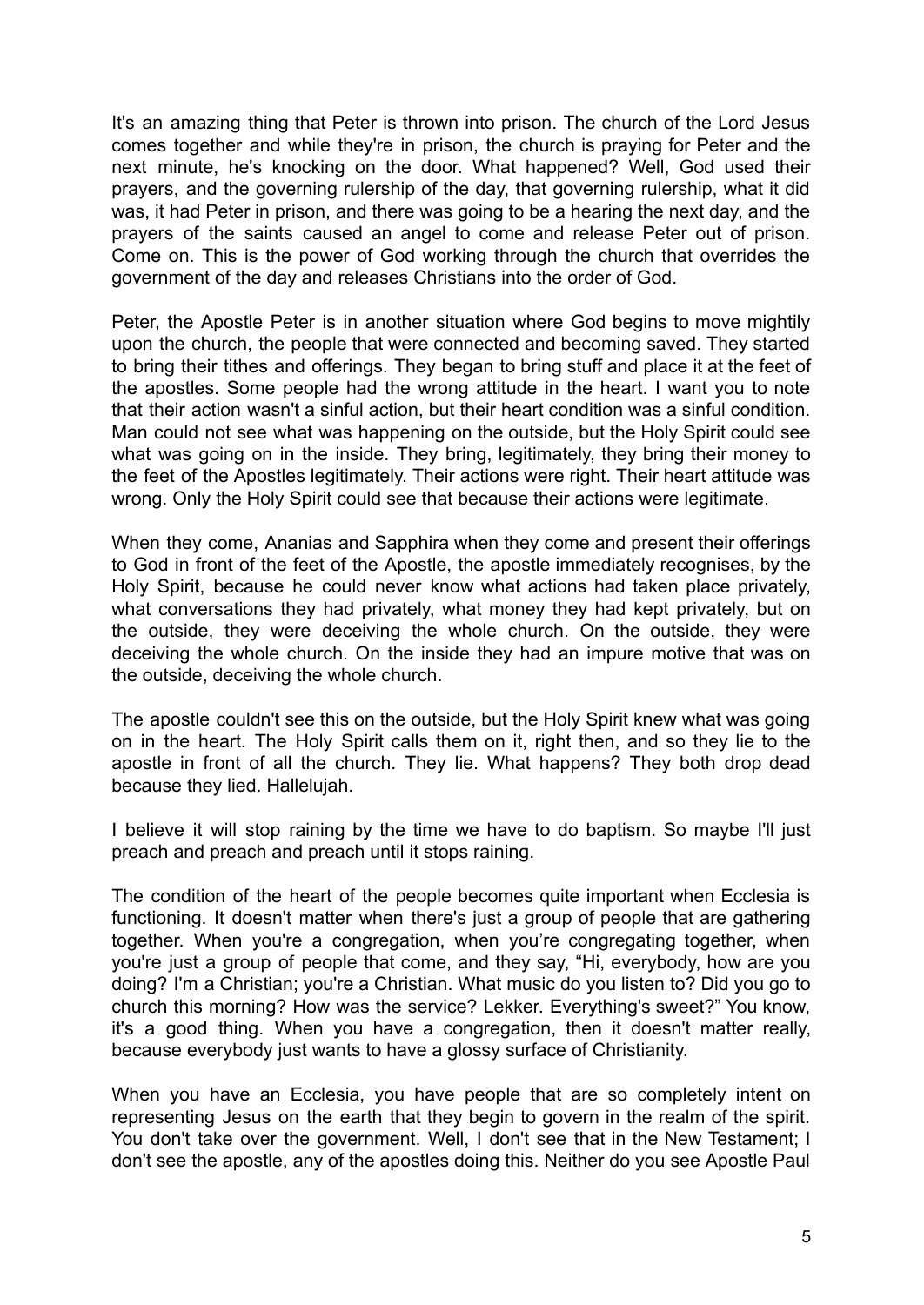doing this. I don't see this in the New Testament, where the church is designed to take over the governments. The administrative government of the order in the world. I'm not saying that God can't raise up Daniels that can influence government.

I certainly believe God can raise up a lot of people who can influence government the right way and have a strong voice. The church is effectively designed to govern in the spirit realm. The Apostle Paul, of course, is just visiting a city, and he's walking around, and then there's this woman that keeps following him around and saying, "These are the men of the Most High God." For three days, she's following him around, and "These are the men of the Most High God, these are the men of the Most High God." Well, you know, he recognises immediately that something is going on here. He doesn't have a release by God to address it, right there and then. This is the only explanation I can give, is that he was waiting for the Holy Spirit.

If you see what happens next to the Apostle Paul, he gets brought into the market, and then he gets brought in front of the governor, and there's a whole lot of things that happen. And I mean, this is just my personal perspective of what happened with Paul is that God never permitted him to deal with that familiar spirit because it gave him three days to preach the Word of God without him being harassed by businessmen and harassed by the government of the day. He had three days. Why only three days? After three days, he says to this woman that is walking around with a familiar spirit. He addresses the familiar spirit and says, "Come out of her," and the minute he does that, she loses all ability to begin to recognise what's going on in people's lives. She can't speak into—she can't tap into the spirit realm of darkness that knows what's going on in people's lives because spirits hang around where people are. Evil spirits hang around where people are, and especially where people are sinning. Evil spirits know what people are doing, and so then when he addressed that familiar spirit that was familiar with everything that was going on in people's lives, which is why she could say these are the sons of the Most High God. It wasn't because she was born again and recognised the message and knew it in her heart. It's because she saw it through the eyes of the demon spirits that knew them as sons of the Most High God. Amen. Hallelujah.

When we talk about you being baptised into the body of Christ, the baptism into the body of Christ is not merely a baptism that is just for us to be able to congregate together. We are baptised into the body of Christ; we are one body so that we can be what Jesus was on the earth. We are designed to function collectively as a body, and rule, speak to demon spirits that harass people and speak to people to be healed and get whole. Hallelujah.

God has called us to do this. When you're baptised, the first baptism you get when you make Jesus Lord and Saviour of your life is you're baptised into the Body of Christ. When you are baptised into the Body of Christ, the next thing that takes place as a result of your faith is that you get baptised into water, and you identify with the death and the resurrection of Jesus. The third thing that you get baptised into is you get baptised by the Holy Spirit, which is in Acts chapter one, and two, you can see where they are, they were completely overtaken and filled with the Holy Spirit, and the filling up of the Holy Spirit is to speak in another language. Hallelujah.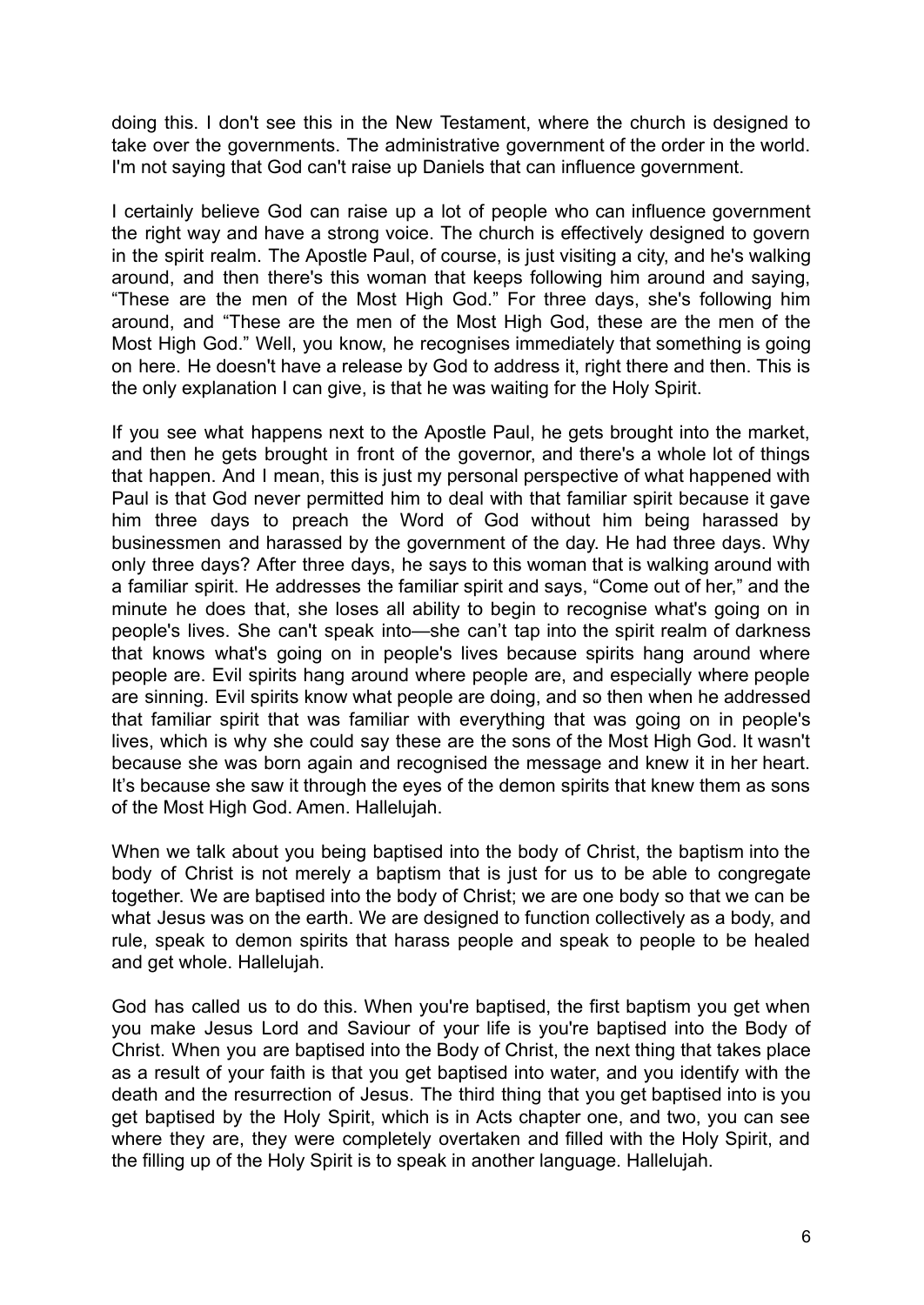Again, there are churches that have been split on this doctrine, and there are churches that are called by the name of the split. For example, if the name of the church is Baptists, then you can be pretty sure they don't believe, contrary to their name. They don't believe in the baptism of the Holy Spirit, with the evidence of speaking in other tongues. They do believe that you are filled with the Holy Spirit when you get baptised into the Body of Christ because, of course, you can't be baptised into the Body of Christ without the Holy Spirit. So, then you are baptised into the body and the Holy Spirit, but they don't believe that there is an alternative next experience, which is being baptised in the Holy Spirit with the evidence of speaking in other tongues.

The reason I'm telling you this is because I want you to understand that being baptised in the Holy Spirit is a free gift. It's a free gift from God. It's not something that you have to work for. It's not something you have to perform for. It's a free gift. Hallelujah. I'm not giving this iPad to Grobbies because he might just take it, and it's worth a lot of money, but if I was to give Grobbies a gift. I'm not giving you this gift. [Pastor John laughing] But I am giving you a gift, but if I was to give him a gift, he didn't have to perform anything for him to receive it. I'm just presenting it to him, and it's up to him, and I'm holding on to it on purpose. Because I know him, when it is in his hands, he could sell it. I mean, before you know it, it's on some kind of eBay or some kind of Gumtree or something, and I've got a new iPad for sale, you know.

The reason I'm holding on to it is because the Holy Spirit doesn't hold on to His free gift like this. When He presents it to you, He just wants you to take it. He wants you to have it. He wants you to be filled with the Holy Spirit. Thank you. You can hold on to it for now. But it's not a gift. Yeah, he's looking for his phone. He wants to get it on Gumtree. Hallelujah.

I mean, being filled with the Holy Spirit is not something that you have to work for. It's not something that you, that is an experience that is like, difficult to receive. The Holy Spirit wants you to have an experience where He fills you. When He fills you, you speak in other tongues. I don't want us to be in a place, and I don't want you to be in a place where you consider yourself, if I have not been speaking in tongues, or if I've not been filled with the Holy Spirit with evidence of speaking in other tongues. I don't want you to, number one; feel inferior because other people have it, and you don't. Number two, I don't want you to be in a position where you feel like I've got to work for it. I've got to do something special to get it. You just have to receive it.

The other thing is, I don't want to focus on the language. I want you to focus on the receiving of the gift of the Holy Spirit. Here's what happens when people get filled with the Holy Spirit. The Holy Spirit begins to come into their heart, and they have words that come into their mind. Then you should speak it, if I'm trying to communicate with you without words, *[Pastor John mouths words and makes gestures with his hands]*. So, you have to open your mouth and speak. Even though I might actually have something I really want to say to you, and it's in my mind. If it doesn't go from our mind out of my mouth, then it's - the blocks here—*[Pastor John*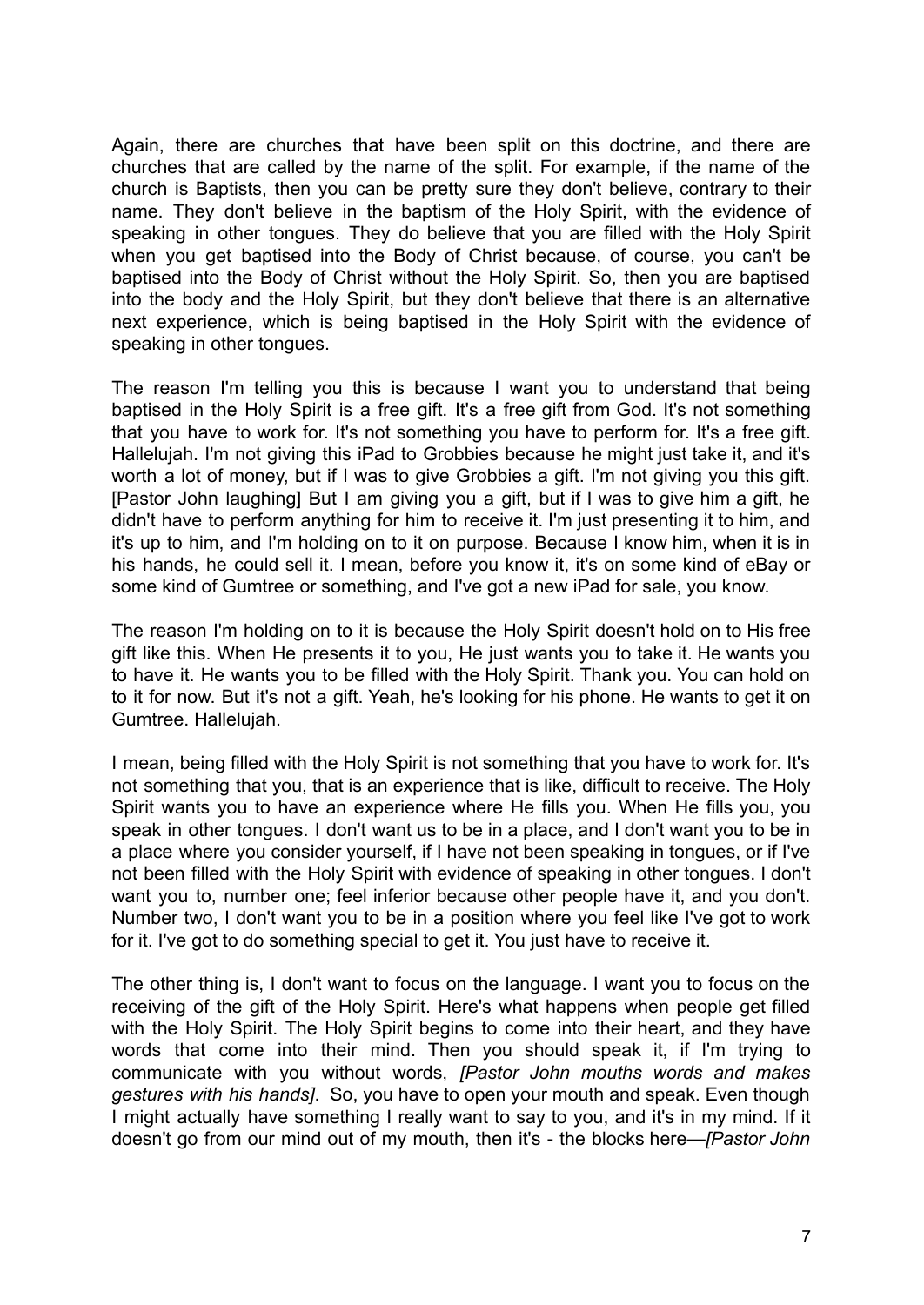*gestures to his head]*. The block is not here—*[Pastor John gestures to his chest]*. Here's the block because here's what happens.

When the Holy Spirit comes on you. The minute He comes upon you, and He wants you to speak in tongues, and you get these sounds that want to come through your mind because it's got to come through your mind to get to your mouth. These words come into your mind, and you think that can't be those words. It can't be that simple. It's that simple. Just like I gave the gift to Grobbies. I didn't give it to you. Just like I gave the gift to Grobbies, you know, I mean, it's just that simple. He didn't have to work for it; he just took it. When you are filled with the Holy Spirit, it's like, it's got to come through your mind. So, just speak the words, and as you speak the words, the Holy Spirit fills you with Himself.

Why am I saying this? Because in the weeks to come, I expect that when you go down into the water, and you come up out of the water. This is a very spiritual moment because you are identifying with the death of Jesus. You are identifying with the resurrection of Jesus, and it's a powerful moment because you are saying, I recognise that I'm—as I preached last weekend, I can't preach last week's message again. You're saying I recognise that He has delivered me, just as a dead person is, to sin 'cause sin can't work through a dead body. A dead body is dead. Sin can't work there. When you die to Christ in the water, you come out in a new person, a new recreated person that is alive to God. When you identify with the death and the resurrection of Jesus, you should be putting your faith out there to receive everything that Jesus has for you, which includes the free gift of the Holy Spirit, operating freely in your life and filling your life. Hallelujah.

I happen to know that most of the people that are getting baptised in water today are filled with the Holy Spirit. If there is one of them that I don't know about that is not, then I want you to, and I encourage you, and part of the reason we're doing only a certain number every day, over the next couple of weeks, is just because it can take long. Well, John the Baptist lived in the desert, and he was probably a very strong man. Although I have somebody helping me, going to help me in the water, we do live in a different society today than he did then. Bearing in mind that also when he went and preached the baptism of repentance, it is possible that he had disciples helping him because he had a lot of disciples. The Bible is not clear that he did it all by himself. Amen.

We just have a practical reality about this, that if it takes three minutes to baptise one person, then 10 people is potentially 30 minutes, 20 people is an hour. How many people have we got today? Twenty-eight. I have a wisdom execution by the Holy Spirit that it will shorten the three minutes, and we'll see how that works. Hallelujah, praise the Lord.

When we were at Clarens on the orientation week with the interns, the Lord gave me a very powerful demonstration of what happens to a Christian's life. I did it in the dining room, and it had a very powerful effect on all of us. So, I thought I would do that here, and the Holy Spirit seems good with it. So, we're going to do that, Simon,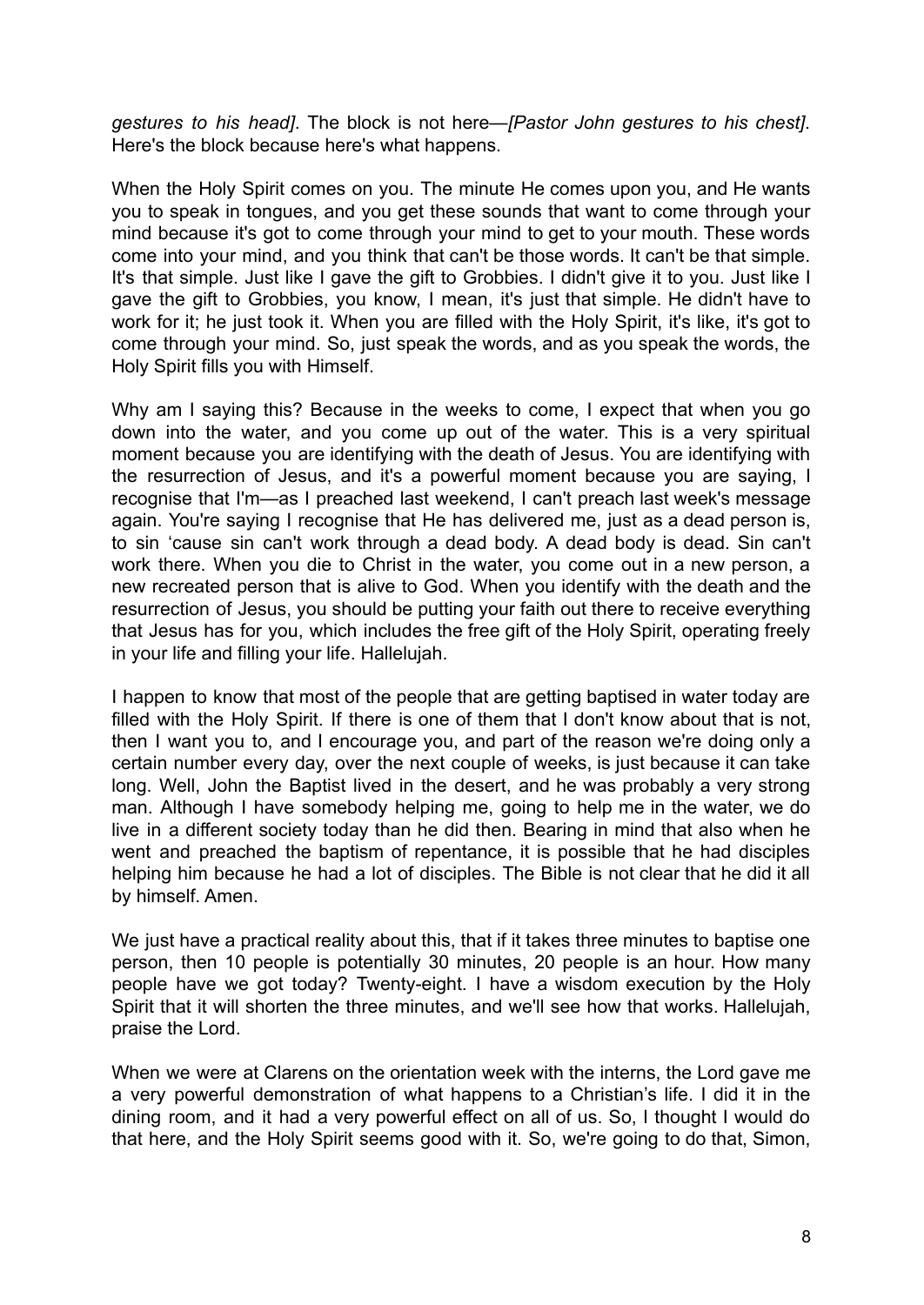please come up if you don't mind. I used Simon there, so I'm just going to use him again.

Simon is going to lie on this table. Simon, I don't know what's underneath here, but I hope it's… I didn't put this table up. So okay, thank you, thank you. Hallelujah, I think I'll use it as a pillow for you. There you go. [*Pastor John placing it under Simon's head*] Please don't sleep in front of all these people. I want you just to imagine for a moment. I want you to imagine with me that Simon is dying. His physical organs inside his body, liver, kidneys, and heart - everything about Simon is dying, and he has got moments to live. He has just got moments to live, and if I was to stand next to Simon, I would want to be very gentle with him, but I would want to be very spiritual with him. Right?

I would take Simon's hand, and I would begin to ask Simon about his life. I would speak to Simon, and I'd say: "Simon, you know, is Jesus, the Lord and Saviour of your life? Yes? Is the Holy Spirit in your heart?" Now, once I've established this with Simon, I would like you to imagine that he's about to enter into heaven. He is about to meet Jesus. As he is about to meet Jesus, this is not a healing thing now. This is something else. As he is about to meet Jesus, I would ask him a question. I would ask him a question and say: "Simon, did you fulfil your assignment? Did you do what Jesus asked you to do? What He birthed you in the earth to do? He gave you gifts. He gave you callings. He gave you relationships which He pre-ordained, foreordained before the beginning of time because He knew you before you were even born. That's what the scripture says. Before, while you were in your mother's womb, He knew you. Before you were even in your mother's womb, He knew you. He created paths for you to walk in. He divinely connected you with people. Simon, did you do all of that? Did you fulfil what God called you to fulfil?" Because he is about to meet Jesus, he is about to leave this earth. The next person he is talking to is God Almighty, who happens to be his Saviour, but it's God Almighty.

Simon, did you fulfil the things that God called you to fulfil? Now, I don't know what your answer is, but you have been baptised into the Body of the Lord Jesus. You are in the Body of Christ, and God has called you to an assignment, and He has given you gifts, and He has given you callings. If you were Simon lying on your deathbed, and someone was asking you these questions, what would your answer be? What would your answer be? Would your answer be yes? Or would your answer be, well, you know, there is a lot of stuff that happened? I didn't have enough money. I didn't meet the right people at the right time. You could say a lot of things, but when you are meeting Jesus, the truth of your life is going to be laid bare. There's going to be no hiding from the truth between you and Jesus.

If I asked Simon if he had fulfilled all of his gifts and callings, he might, while I'm asking him, he might be thinking, that time, that moment, that thing, I walked away from that relationship. I walked away from when God told me to sow that seed. When God told me to join that church. When God told me to do that thing, my pride stopped me. I got offended. Maybe people, maybe I felt like I should be doing something that the world system, that maybe even the church system placed a much greater emphasis on doing that. So, I decided that that's what I should become.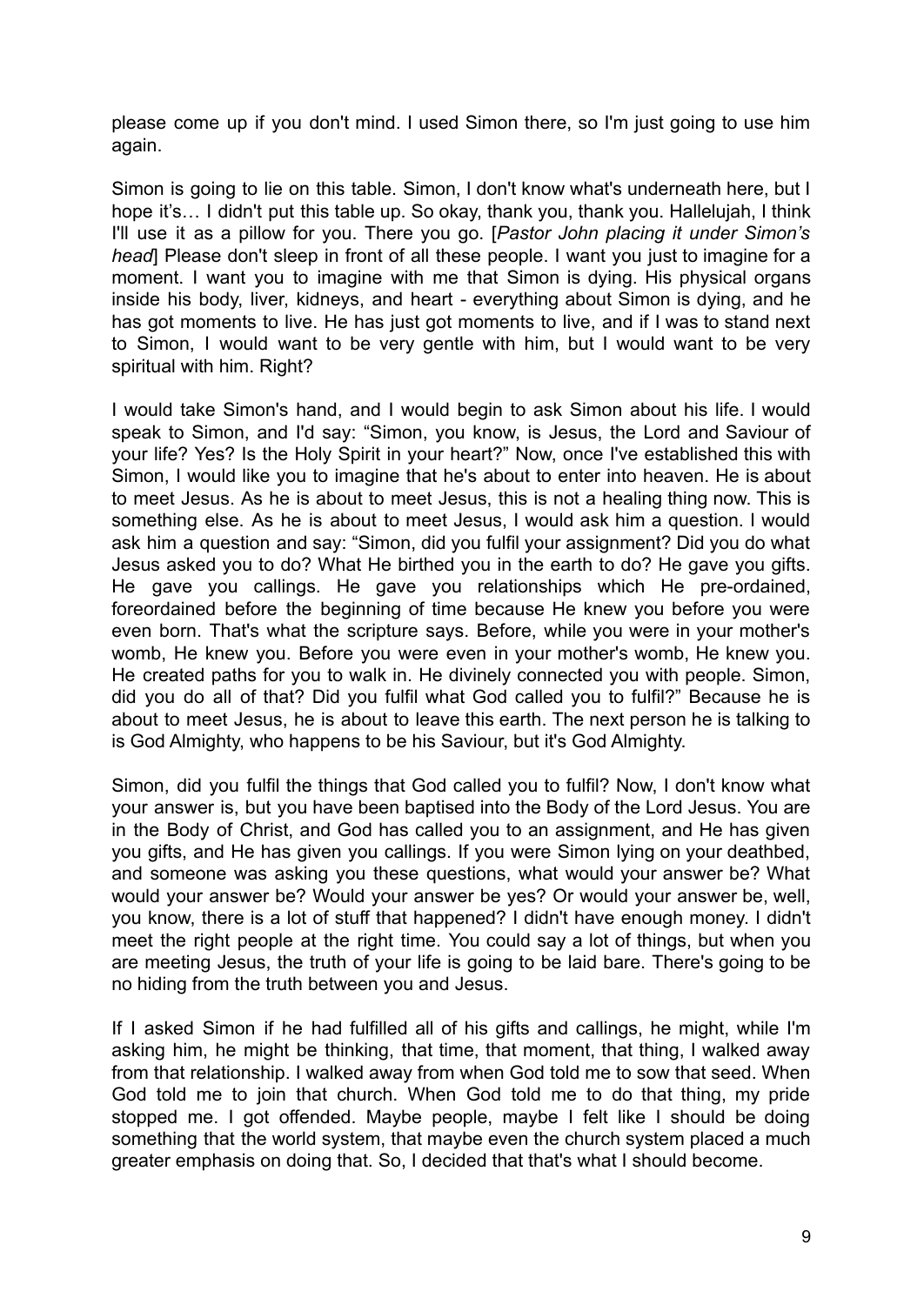None of that matters while he is on his deathbed, right? None of it matters because when he gets to heaven, you can't redo your life. If you're in this condition, you can't redo your life, but he is still alive. He is still alive. Now, what if the Holy Spirit comes upon me and says: "Simon, it's not your time to die, because God is giving you a second chance. And all of those things that you were called to, those assignments, those gifts, those callings, everything that God had called you to do. Now is the time you got to step into that you can't go back to your old self Simon. You can't go back there, Simon. You can't go back there because look where it brought you, Simon. You're on your deathbed, you look here, you just…come on Simon, it's time for you to step into the things that God has for you. Those things that He called you before your mother's womb, those things that He assigned you at this stage to walk in, those ancient paths that He called you to walk with. It's time."

So now, the Holy Spirit comes upon me. And as it comes upon me, it fills Simon with a new sense of the Holy Spirit, and all of his organs begin to function normally, and so, Simon is not going to die. Simon is going to get raised from the dead. And now, what does Simon do now? What does Simon do now? Thank you, Simon. We are going to go through a baptism of water, where you are going to identify with the death of the Lord Jesus and His resurrection. When you go through the water, each one of you that are going to get baptised, when you go through the water, you need to recognize this for your life, that you are saying, "I'm dying to the stuff that brought me here." All of those things, all of those things, those cultural things, those emotional things, those financial things, all of the things that brought me to the place where I haven't fulfilled all the things that God wanted me to do. When I die to myself, in identification with the Lord Jesus Christ, I'm raised up in a newness of life. He empowers me. He graces me. He comes with His Holy Spirit to give me a new lease on life, a new energy, a new ability, a new power to say no to the things that kept me from my divine connections, my divine alignments, the gifts and the callings, the places that God called us to be. I'm now free to walk in the things of God."

So, people say to me, "Why would you baptise people a second time?" This is the reason why; because very often when they got baptised the first time, they were baptised into the baptism that says I identify with Jesus in His death and His resurrection and I am a new being, but they don't know what it means. Hallelujah.

I have every scriptural backing to say this to you today; that Jesus, the Father, the Son and the Holy Spirit did not birth you into the earth by accident. It doesn't matter how you got here, what circumstances brought you into the earth, the minute you were procreated in a womb, God breathed His Spirit into you because He wanted your spirit on the earth. He didn't let your spirit come on the earth just for no reason. He brought your spirit to the earth with gifts, with callings, with an assignment, with ancient paths because the Bible says that those who He foreknew, He predestined to become the sons of God. That means He foreknew, and He predestined. Hallelujah. Glory to God.

I have to spring a surprise on you. I've been speaking to my dad's cousin, and I had it in my heart that one of the other guest speakers that are going to be here for the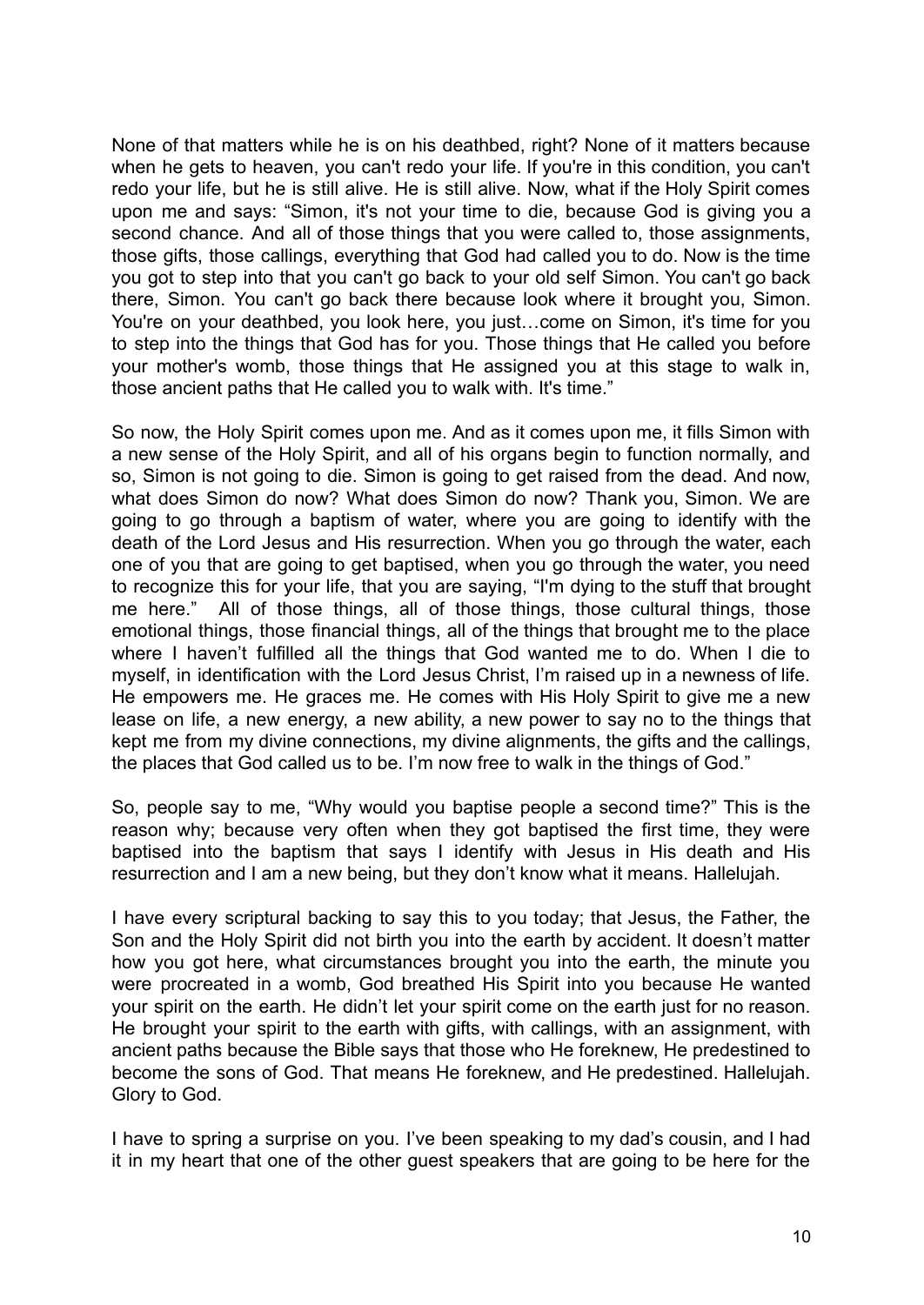Easter Camp Meeting is going to be my dad's cousin. He was an elder in my dad's church, he was an associate pastor in my dad's church, he's 78 years old now, and he's living in Cape Town. We've been speaking on the phone over the last six months or eight months, and there's been a purpose about him.

Part of what he's been saying to me is, "John, there's relationships we should have had that we haven't had, and I'm getting on in years, and I recognise that my time is coming to a close, and I don't want to have whatever God has called you and I to have had because of whatever, to just go to nothing." These are his words. He was just talking about us getting together and sharing the Word and just having brotherly fellowship, spirit to spirit.

I had it on my heart to invite him to come and minister to us—camp meeting. So, we're chatting, chatting, chatting, and he's talking about the times he had with my dad and stuff like that. The next minute he says, "You know, John, you know that Smith Wigglesworth baptised your dad?" I said, "Yes, I know that." He says, "I've got a photograph of Smith Wigglesworth on my grandmother's *stoep*, veranda. I've got a photograph of Smith Wigglesworth on the veranda of our grandmother's house where he baptised your dad."

You see if we hadn't been talking and he hadn't been responding… When I called him, and I said, "I feel in my heart you've got to come and minister, Andy, come and minister to us." He says, "John, I'm no longer… I'm kind of retired from that, I'm no longer doing a lot of ministry and all that, you know, I'm 78." Well, Pastor Lynn knows I don't believe in retirement anyway. When Andy comes and visits I'll convince him that that's not what he should be doing - hopefully.

I said, "I'm not calling you; I'm not here because you're a pastor or you're an associate pastor. I know what spiritual man you are, Andy. From when I was a little boy I knew you as a spiritual man, an upright man, a righteous man, a man that was called by God to stand by others to be in the ministry." I've always known that about Andy, and he's coming to minister to us, he's going to come and share something with us, but he's bringing the photograph with. It's like the jigsaw puzzle thing; I talk about it, and I talk about it, and it seems like it was something that just happened, but he's got a photograph. Wow.

You talk about ancient paths. You talk about things, here's what I was trying to say to you about Simon; when you have this moment of baptism, if you don't feel like you want to be baptised again, then I say to you that baptism that you did have, you must recognise the power of what you did do because God said He can redeem the time. He will only redeem the time if you believe that your time needs redeeming. And if you begin to see what your assignment was, where your alignment was, what the gifts and the callings are that God has had in your life, when you begin to see that, and you begin to step into that, then God says, "Now I can make up time. It doesn't matter how many years you've lost."

Come on. Samson was never destined to, I mean, what God called him to do wasn't supposed to be having his eyes gouged out and having him walk around in a prison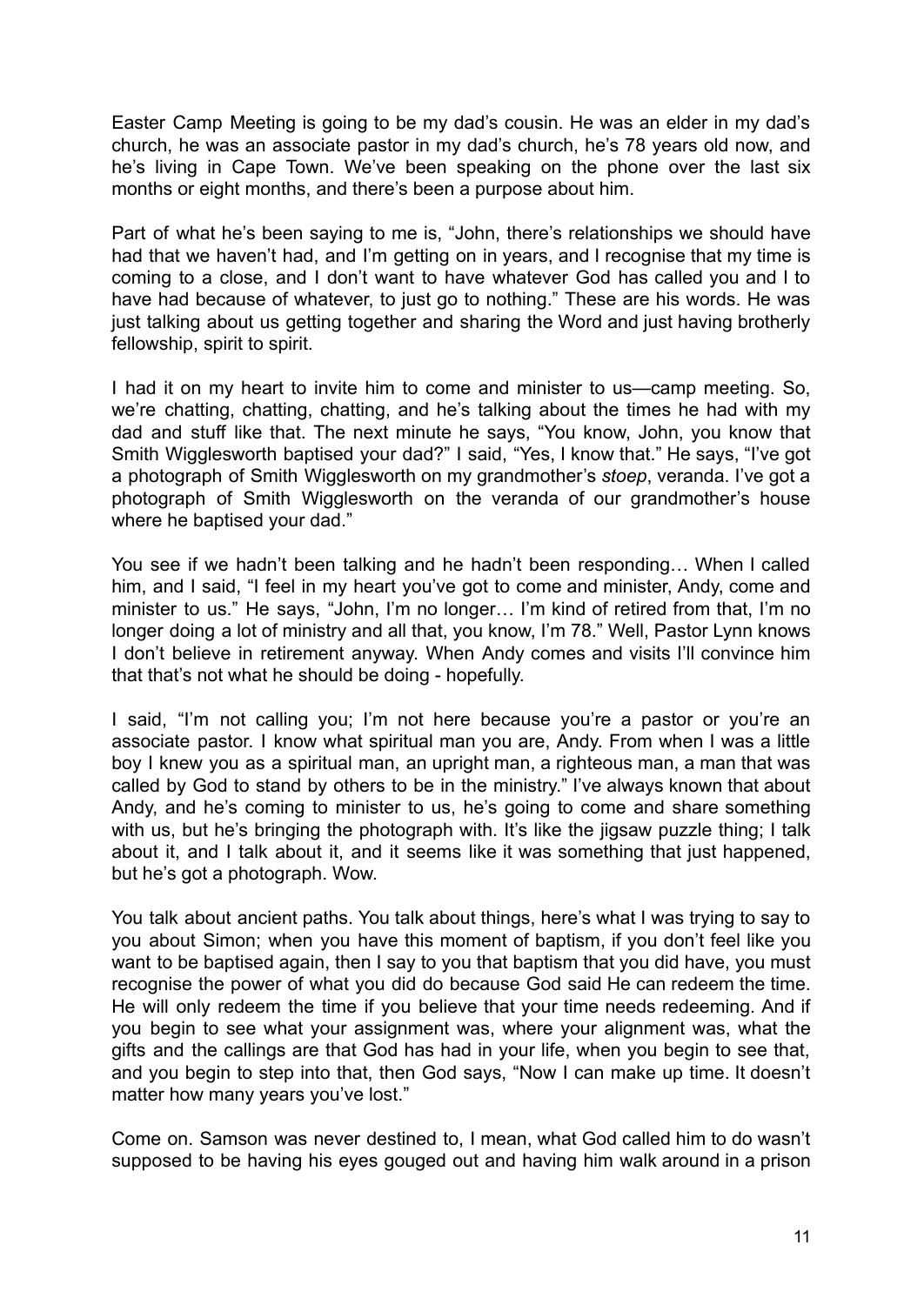cell, so to speak. When he cried out to God, and he said, "God, I allowed my calling to be taken away from me by the cutting of my hair, my strength was lost, I ask You to give me one more time for that anointing, that strength, to come upon me so that I can fulfil my calling." And God said, "I'll give you that time." Samson did more in the moment. He did more destruction to the enemies of Israel in one moment because all the leaders of the Philistines were all together, and he pulled that whole temple, that whole edifice down upon their heads, and they all died. Yes, he died with them, but he died in assignment. He died fulfilling the call of God that was on his life.

I want to say to those people that are going to get baptised in the weeks to come: you must recognise that when you have died and you are raised up with Jesus, He's raised you up with gifts, with callings, with power. Not to be a weak Christian that has no authority or no power over your habits or over the things that are holding you, those old things in the past that keep making you trip over yourself all the time, trip over yourself, offences, relationships, things that happen… Listen, things can happen between mothers and daughters that can keep them in bondage for all their lives. Fathers and sons, they can be in bondage all of their lives. When you are raised up in the newness of life, He gives you the power to have the ability to go and live in peace with all men as far as is possible.

He gives you the power to overcome your own self. People say to me, "But then, Pastor John, why is it that sometimes, you talk about people that get baptised in water, they still sin when they are actually born into a new man?" The only reason you sin is because the enemy triggers you with temptation. He triggers your old self, your mind; he triggers you, but the power of grace says, "I repent, and I keep living in the newness of life. I'm not going to let this sin keep me back. I'm not going to let this one thing hold me down. I'm going to live in the power of grace—His empowerment for me to live in the fullness of everything that God has for my life." Hallelujah. Praise Jesus. Praise Jesus. Hallelujah. Thank you, Lord. Thank you, Lord. Thank you, Lord.

We are destined to be a much more powerful people than we are. I want to conclude with this, and I want to say that when Jesus poured out His Spirit on the Church of the book of Acts when He poured out His Spirit, and they just went into the streets, and they were speaking in many different languages, and 1000s of people got saved in one moment. I want to say to you that when that happened, that was just the beginning of what was supposed to keep happening. It wasn't a moment that it happened once. It was a moment where it is supposed to keep happening. Because the Apostle Paul spoke and he said, "You must keep be being filled with the Holy Spirit, sing to yourselves in psalms and hymns and spiritual songs, you got to be being filled with the Holy Spirit. And the more you be being filled with the Holy Spirit, but if you're going to keep be being filled with the Holy Spirit, when the devil comes to you, your mind with lies, the filling of the Holy Spirit fills you. Hallelujah. It gives you the strength. He gives you the strength. Hallelujah. Praise the Lord. Praise the Lord. Glory to Jesus. Thank You, Lord. Thank You, Lord. Thank You, Lord. Thank You, Jesus. Thank You, Jesus. Glory to God. Praise Jesus. Praise Jesus.

Okay, Lord. You know, I've just been waiting, because I have this in my heart, so I thought I… it's not something I really wanted to share in this corporate setting, but on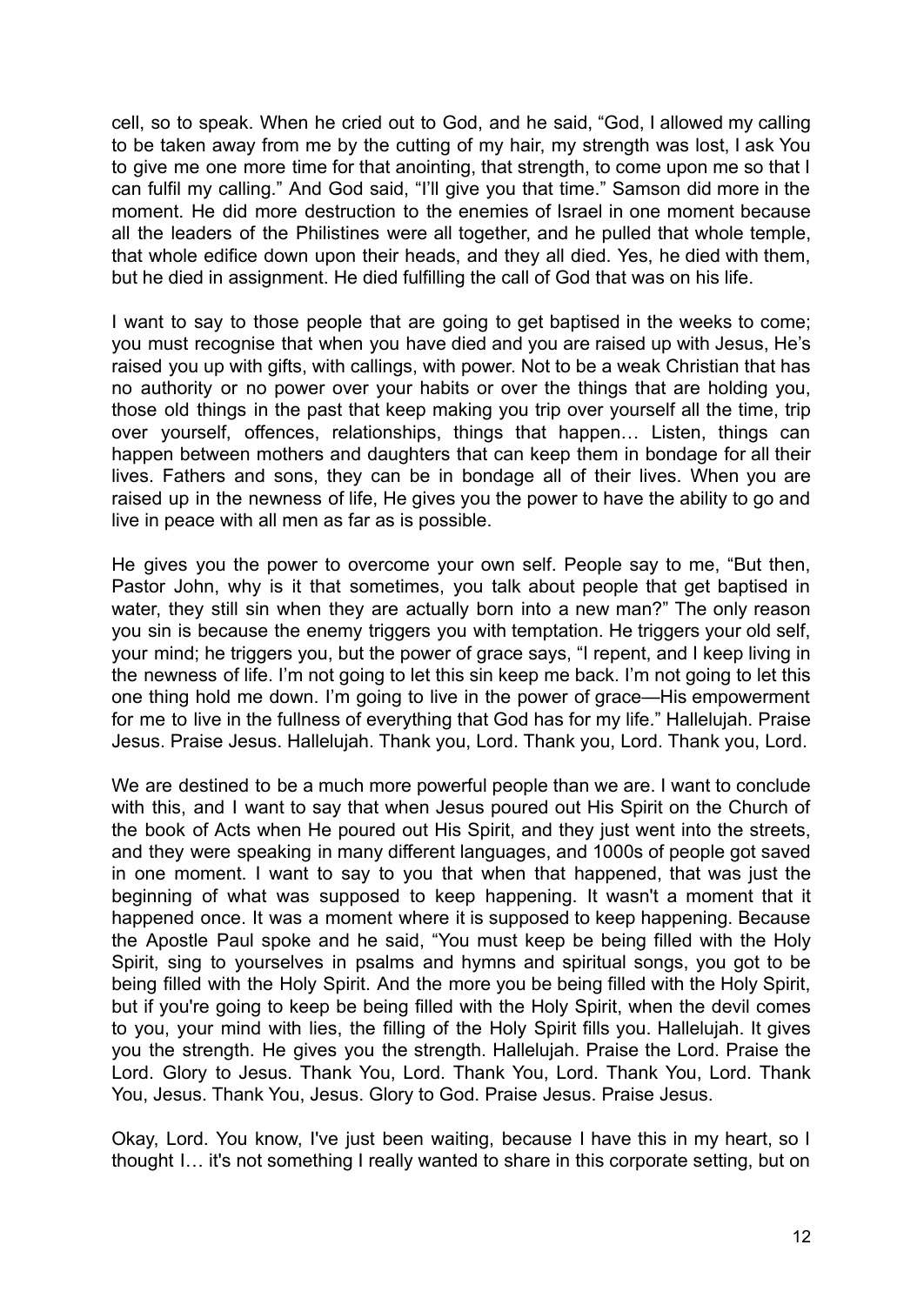Thursday night, early evening. I had a moment; I had a spiritual encounter. I was lying on the bed, just resting. As I was resting, this voice began to speak to me. The first thing that happened was that this horrible sensation, this horrible feeling, just came all over my body. This horrible, terrible, dark sensation just descended on my body, and this voice spoke to me and said, "You're busy dying. Right now, you're busy dying." I thought you know what? I can imagine this is what death would feel like. Because at that moment, it felt like I didn't even know that my heart was beating. It felt like wow. Okay. Okay. So, I thought, you know, right in the beginning, I thought this is maybe an angel coming to tell me that I'm dying and I'm ready to enter into Heaven, but this horrible feeling was on me, and I know that's not God. I just spoke the name of Jesus, and that feeling left.

I dozed again. When I woke up the second time, I wasn't sleeping; I was just dozing. That same sensation was on my body, but much heavier this time. It was oppressive. It was like... and the voice said to me again, "You're busy dying." My next thought was, I'm going to try and get to Sharon so that I can say goodbye to her because that's how I felt. I felt like I was dying. Then I knew, but this is not the way I would die if I was going to be in the presence of God. This is not the kind of experience I'd be having. I'd have light. I'd have peace. I'd have joy. It's this whole thing… What's happening to me right now? This is demonic. So, I began to resist it in the name of Jesus. Oh, it just left instantly. Just gone.

Then I got up, and I walked over to where Sharon was sitting, and I said, "Babe, I just want to tell you what happened to me" because I want to testify immediately of the Holy Spirit how He helped me in this situation. I said to her, "This is a sure sign that what we are doing in the church and what's happening in our ministry right now that we are in the perfect Will of God." Everything that we are doing is God-ordained right now.

Men of old, Lester Sumrall, for example, he went into a place, and he was sleeping in a bedroom. The next minute, his bed lifts up off the ground, and it shifted to the middle of the room. He woke up because his bed was moving in the room. He woke up, and he recognised the devil, and he said, "Oh, it's only you." This is a true story. He wrote it in his book. He said, "Oh, it's only you, put it back." Meaning the bed. He put his head on the pillow, went back to sleep, and his bed was back where it was in the morning. True story, it's really happened to him.

The reason I'm trying to say this to you is that, as Christians, you think that when you live a life as a Christian, there are no demons that are coming to harass you—that come to your mind and try and tell you you're not saved. They come and try and tell you that there are other gods that you should rather worship. That come and tell you that you're not good enough or come and tell you that you should be ashamed of yourself because you did something wrong. Or they come and tell you all manner of different things or come and tell you to do things, that suddenly you realise, how did I get to do this thing, because that's not me.

When you get baptised in the water, it doesn't mean that demon spirits of all the world leave you alone. In fact, they become more determined to try and prevent you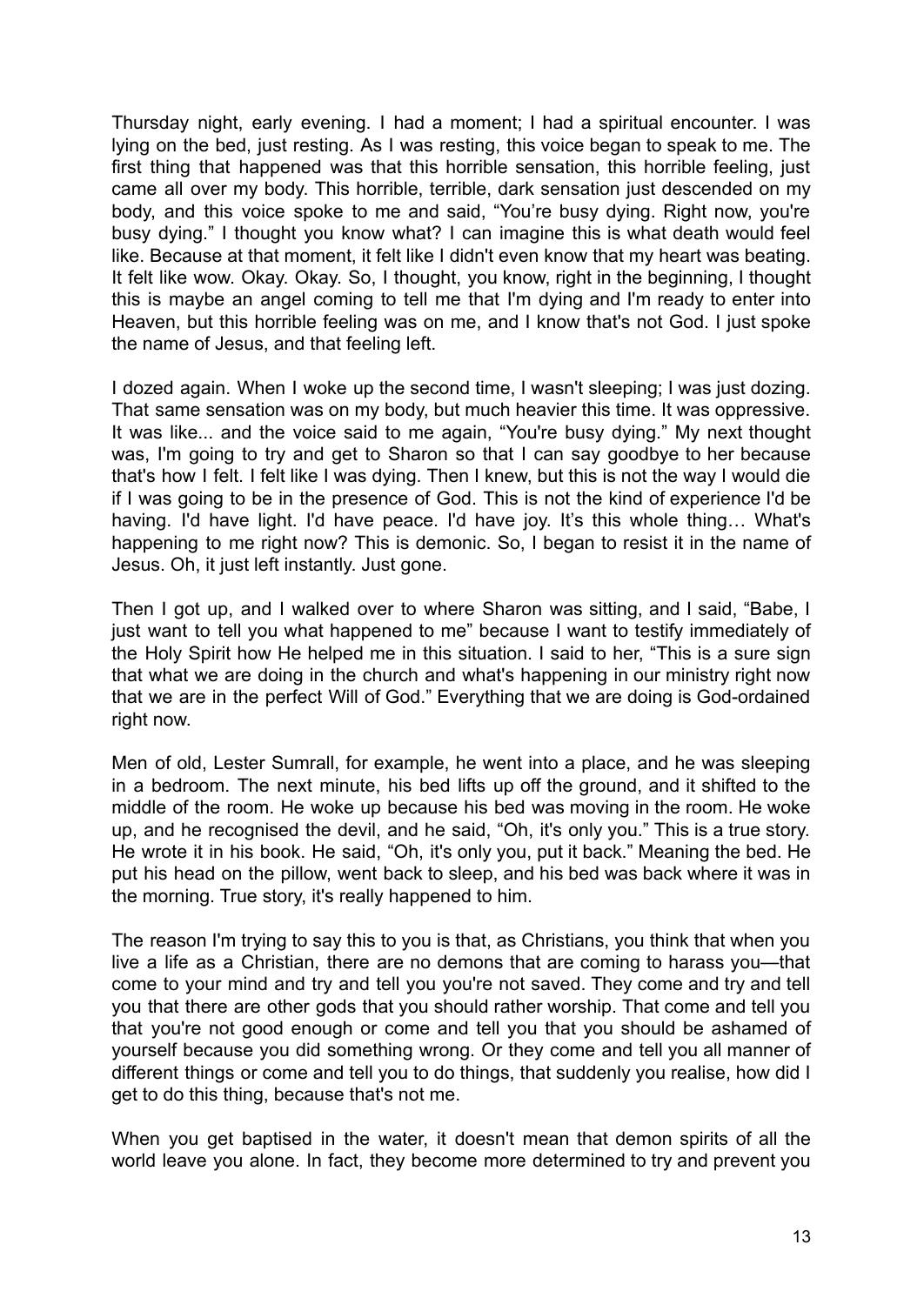from becoming the Ecclesia because our power is becoming the Ecclesia, the governing body of the Lord Jesus that has power over demon spirits, has power over sickness and disease, it has power over habits. It has power over all things that hold you back. Hallelujah. Praise the Lord.

Those people that are going to get water baptised today. I'm going to do something now that I feel it's better to do it in here. I woke up this morning, and I was asking the Lord, and I was saying, Lord, how can I do this, and this is the wisdom that He gave me to do. So, those people that are going to get water baptised today, I'd like you to come and stand on the stage here, please? Just stand there… I need you guys to go and stand over there, please. Because it doesn't matter if they see you or not, they will see you later on the big screen if they stay to watch the water baptism. I felt that this is the way that the Holy Spirit wanted me to lead the service and to speak to you.

I wanted to declare over you that as you get into the water, as you go down in the water and you come up again, you're going to encounter God, every one of you, you're going to encounter God. You're going to have it some - it might come on you physically. You might see it physically on you. You might cry. You might laugh. You might have none of that. It might just be very deep inside of you, but I know that you're going to encounter God. I know that something deep and spiritual is going to happen to you. I know some of you have been water baptised before, but I know that the reason you're here is because you are wanting to have an identification with the Power of Resurrection life. Hallelujah.

I'm speaking to you today, and I'm declaring that you are going to have an encounter with God. If it doesn't happen in the water, you're going to go home, and over the next few days, you are going to begin to have the Holy Spirit. It's going to draw you. It's going to draw you into things. I know that you are used to reading, so most of the people in the front here are, and some of the people in the back there are in our current MiXchangers. I know that you know what it's like to declare the Word. We've been teaching you for more than a year. You guys have given your hearts to the Lord Jesus. You have given your lives to the Lord Jesus. The fact that you're here in a second-year is, and it's a testament to the pulling of the Holy Spirit in your heart. You are going to have encounters with God. Hallelujah.

I want to be clear about this. This is not a calling to work in the church as a full-time worker. This is a calling, an announcement to every spirit in the heavenlies, every demonic spirit in every angelic spirit. This is an announcement that you are dying and resurrecting in the newness of life. This is an announcement that you are going to walk in the *power of grace*. Hallelujah.

For those of you that need a refreshing of speaking in new languages, I pray that the Holy Spirit is going to come upon you. And if you haven't had that before, today, you're going to experience the Holy Spirit. Hallelujah. Praise Jesus.

Some of you are more outgoing. Some of you are more kind of reserved. This is not about your personality when you go in the water, and you come out. This is just about you and God. The people are going to be watching you because they're going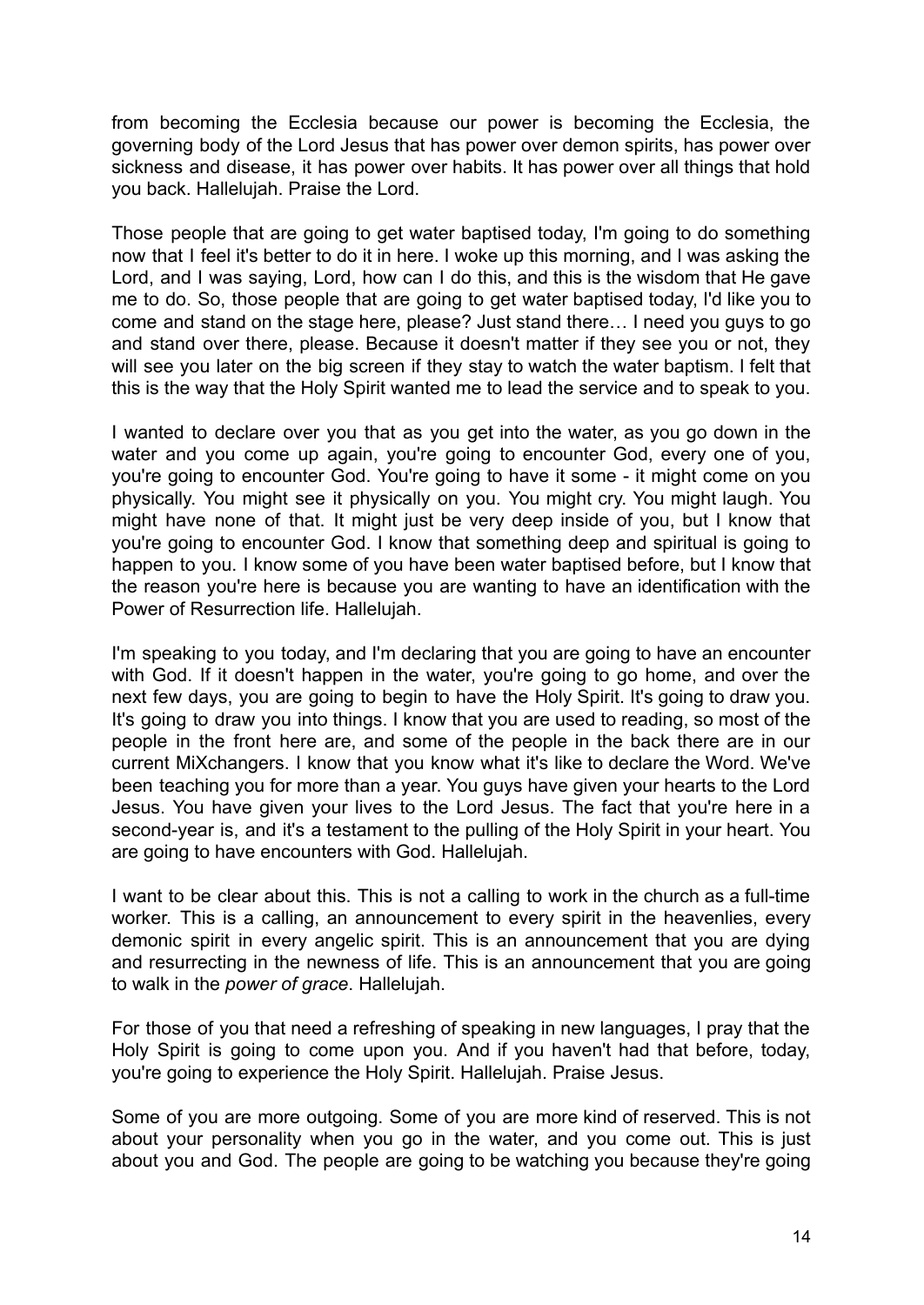to witness you. They're going to witness what you're doing, but this has got nothing to do with anybody else. It is just you and God. It's got nothing to do even with me. This is just you and God. I'm just His messenger. I'm just His vehicle, that He has said, "This is the one to baptise". Hallelujah. Praise Jesus.

I know that a whole new level of spiritual life is going to open to you. I know that you're going to have encounters with God, not just today, but in days and weeks ahead, that are going to just embolden you, empower you, strengthen you, direct you, guide you, lead you. It's going to cause you to have a whole new level of encounters with God. Hallelujah. Praise Jesus. Hallelujah. Thank you, Lord. Praise You, Jesus. Praise You, Jesus. Yeah, this is a holy moment. This is a holy moment. Hallelujah. This whole day is set up to be a holy moment for you to encounter Him. Hallelujah. Praise Jesus.

I want to say, if you're going to stand here, if you're going to sit here and you're going to witness them being baptised, there are sandwiches and tea for you. I want you to recognise and understand that this is a very spiritual encounter. It's a very spiritual moment. Next week, we're going to do the rest of this year's MiXchangers, the ones that are MiXchangers, this year. We're going to do them next week. It's just all got to do with time, and then we're going to do people after that. I just want you to know that this is just about my energy and about time, and about fitting it in where we can. Will you work with me on this? This is okay with you? Hallelujah. Praise the Lord. Let's go get changed, guys. Let's go get into the water. Hallelujah. 'Not all at once, one by one. [Pastor John laughing]. Thank you. Hallelujah. Praise Jesus.

For the rest of you that are staying here, I want to just say I may not see you again after the service because we're going to go and do a Chariot's ride later. I fully expect our chariots, our ride on our motorbikes today, to be so filled with the Holy Spirit because of what's happening here today. I expect us to stay in the flow of the Holy Spirit the whole day. Hallelujah. For those of you that I may not see again after this service, I just want to say. I pray that the Holy Spirit blesses you, Lord, Jesus blesses you, that His Holy Spirit rests upon you. His peace is upon you, and He makes all things new in your life.

I pray that no weapon formed against you prospers. I pray in the name of Jesus that you are the ones that are blessed going out and blessed coming in. I pray in the name of Jesus that you yourself will have encounters with God this week ahead. They are nothing like you've ever had before because it's a deep touch of God in your heart. Hallelujah. Nothing else matters in this life but you and God. Then when you and God are straight, then you can walk in the fullness that God has for you. Hallelujah.

I'm likely to be wearing a cap and gown because I don't want to get too sunburned. We're all going to be wearing gowns just so that we are "ordentlik". That anybody that goes in the water and that comes out of the water, that everybody looks "ordentlik". We don't want, you know, we want people to feel comfortable as they're in the water and coming out of the water. I don't want them to feel like "o, gats" the